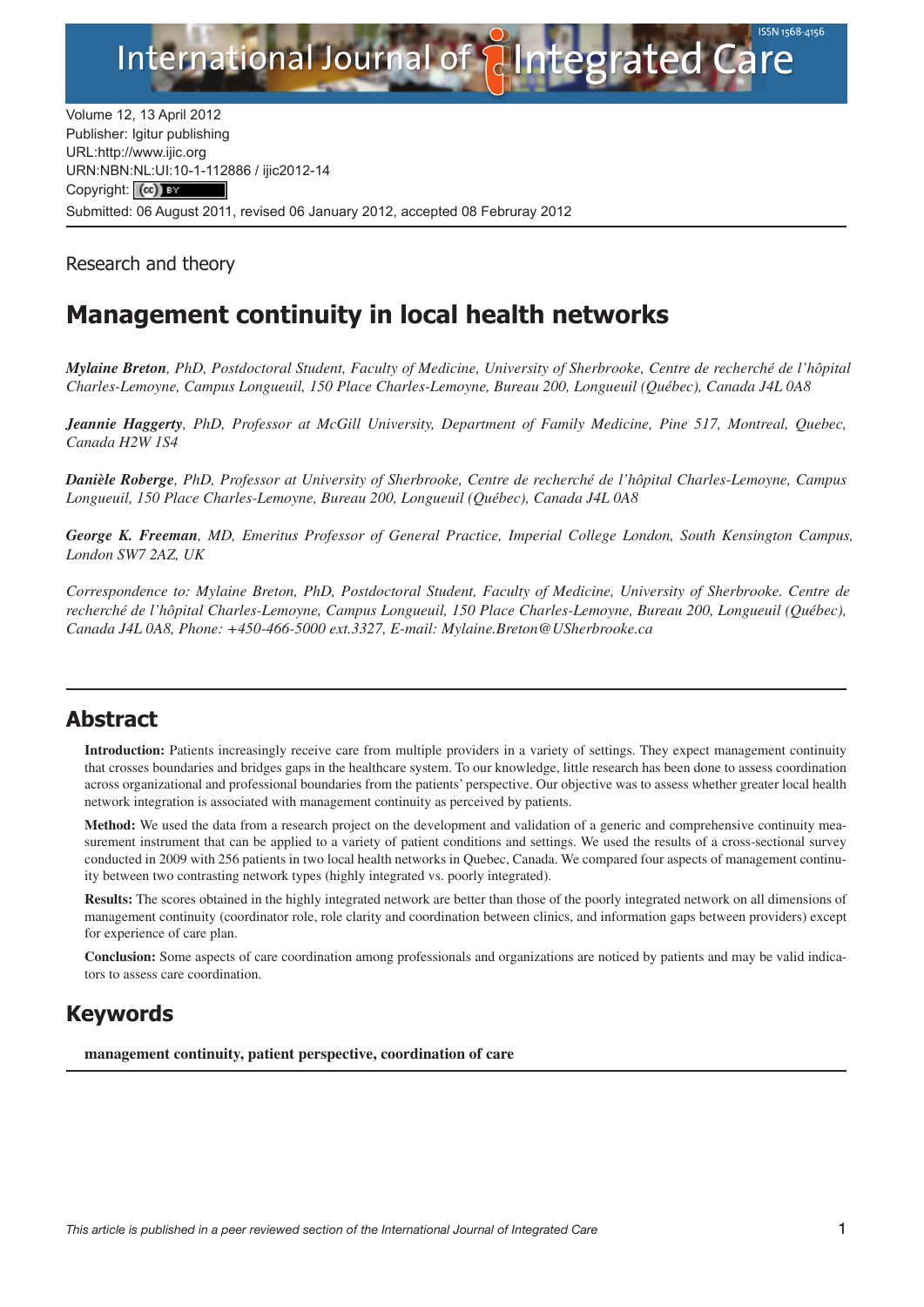# **Introduction**

Patients increasingly receive care from multiple providers in a variety of settings. As they move from one provider to another, patients expect that services delivered by different providers will be coordinated in a timely and complementary manner such that their care is connected and coherent [[1](#page-8-0), [2](#page-8-0)]. Their perception of care coordination refers to management continuity or cross-boundary continuity [\[3](#page-8-0), [4\]](#page-8-0). Management continuity refers to a consistent and coherent approach to the management of health conditions through the delivery of complementary services in a timely manner [[3](#page-8-0), [5\]](#page-8-0). It is about the processes involved in coordinating and personalizing care to deliver high-quality services [\[6\]](#page-8-0). In summary, management continuity can be thought of as the 'seamlessness' of care and involves crossing boundaries and bridging gaps in care systems that are increasingly complex and specialized [[6](#page-8-0), [7](#page-8-0)]. Note that management continuity does not refer to an attribute of healthcare organization, but rather to the perception patients have when they experience services coordination [\[3\]](#page-8-0). Since the 1990s, successive reforms have been implemented to improve coordination of services and intensify collaboration between organizations through the creation of integrated health networks in Canada and other countries [[8](#page-8-0)]. Integrated health networks provide coordinated care by ensuring easy links and seamless transitions for patients at various points along the continuum of care [[9](#page-8-0)]. They include a variety of techniques, processes and structures that bring together different providers, formally and informally, to promote the coordination and continuum of care and achieve system efficiencies. The term integrated health network refers to system integration defined by the extent to which the healthcare organization has established and maintains linkages with other parts of the healthcare and social services system to facilitate transfer of care and coordinate concurrent care between different healthcare organizations [\[2\]](#page-8-0).

According to Freeman and colleagues, experienced continuity is a good outcome of care coordination because it reflects the experience of a coordinated and smooth progression of care from the patient's point of view [[10](#page-8-0)]. Since patients are the parties experiencing care first-hand from multiple providers (i.e., the patient is the only one present in the different settings), they are uniquely positioned to assess particular aspects of coordination [[11\]](#page-8-0). Measures of management continuity are the least developed of all measures of continuity types, although recently there has been some development [[6](#page-8-0), [12\]](#page-8-0). To our knowledge, little research has been done to assess coordination across organizational and professional boundaries from the patients' perspective [[13,](#page-8-0) [14](#page-8-0)]. In this paper, our objective is to assess whether greater health network integration, defined by a high degree of inter-organizational arrangements, is associated with better management continuity as perceived by patients. This assessment took place in the context of a major reorganization of the public healthcare system in the Canadian province of Quebec. In 2004, the Quebec government created 95 geographically defined local health networks across the province's healthcare system, as described below. This reform was intended to enhance coordination of care and to have a positive effect on patients' experience. In this paper, we look at patients' perceptions of management continuity, i.e., their experience of care coordination across the local health network from the primary care level.

### **Research context**

Quebec is a province of over 8 million residents, covered by tax-based system providing universal access to medical services. Institutions such as community health centres and hospitals receive block funding from the Ministry of Health and Social Services, and physicians are reimbursed for services predominantly on a fee-for-services basis.

In 2004, the Quebec government initiated a largescale redesign of its healthcare structure with the aim of implementing local health networks across the province to ensure accessibility, continuity and quality of care. At the heart of the local health networks were 95 new organizations called Health and Social Services Centres (HSSC), shown at the centre of [Figure 1](#page-2-0), that were created through the merger of several organizations operating within each defined geographical territory: local community services centres (CLSCs, community clinics offering home care and social service), long-term care facilities (CHSLDs) and, in most cases (85%), a community general hospital (CHSGS) [[15](#page-8-0)]. These new HSSCs were formally mandated to lead the implementation of a local health network by encouraging the establishment of formal or informal arrangements between various providers within or outside their territory offering services needed by the local population [[16\]](#page-8-0). The main objective was to increase collaboration with multiple partners such as community organizations, medical clinics and tertiary-care hospitals. HSSCs have a great deal of autonomy in planning and organizing services and activities [\[17\]](#page-8-0).

### **Methods**

The data came from a research project on the development of a generic measure of continuity of care, including management continuity. That project's aim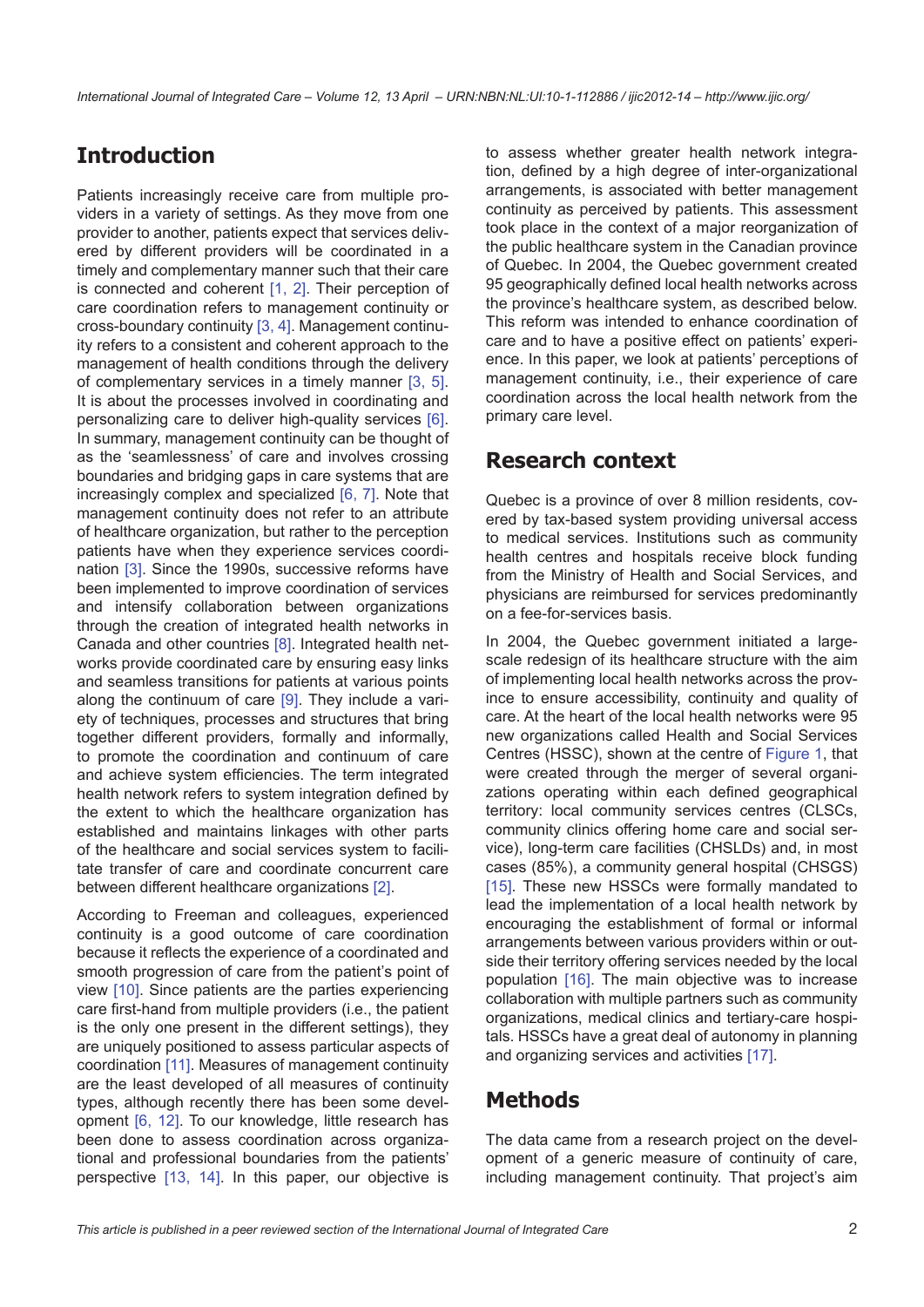

Source: Québec Agence de développement de réseaux locaux de services de santé et de services sociaux, 2004, p 6

**Figure 1.** The local health network.

was to develop and validate a generic and comprehensive instrument applicable to a variety of patient conditions and settings. Themes from 33 qualitative studies of patients' experience with care from various providers were matched to existing instruments to identify potential measures and measurement gaps. Adapted and new items were tested cognitively and the instrument administered to 376 adult patients. In clinic waiting rooms, we found 615 eligible patients, of whom 61% consented to participate, and 79.6% of those (300/376) returned the baseline questionnaire (T1). After initial psychometric analysis, the instrument was modified slightly and administered again to the same patients after a six-month interval. At this time (T2) 85.3% (256/300) responded. These 256 are our sample for this paper. The initial sample size of 300 was estimated for instrument validation as sufficient to obtain stable model resolution of factor analysis with 30–35 items. The response scale for the T2 survey was changed to be able to detect change over time and differences between providers. All subscales of the continuity measurement instrument demonstrated good reliability and measured a single construct [\[18](#page-8-0)]. Subscale scores correlated appropriately with indicators of good or problematic continuity.

The self-administered instrument was distributed to adult patients aged 25 to 75 years recruited in the waiting rooms of six primary care clinics. Eligible patients had received care for the same health condition at more than one place in the past year and expected to continue to do so over the next six months. The study population was undifferentiated with respect to health status and had a high likelihood of receiving care at more than one place, although mainly at the primary care level. Patients with serious health conditions such as cancer or severe mental illness were excluded because they principally received specialized services. Since our intention was to create a patient cohort,

<span id="page-2-0"></span>patients over 75 years old were excluded because they were more likely to be lost to follow-up.

Our generic instrument comprises nine dimensions of continuity [[18\]](#page-8-0): coordinator role\*; comprehensive knowledge of patient; confidence and partnership; confidence in team; role clarity and coordination within clinic; role clarity and coordination between clinics\*; information gaps between providers\*; care plan\*; selfinformation provided.

For this study, we focused on the four dimensions (\*) more associated with inter-organizational coordination of care. [Table 1](#page-3-0) shows these different measures of management continuity, their definition, the subscale construct (α) and the scoring method.

To contrast expected continuity, we selected three clinics in highly integrated networks and three in poorly integrated networks (see [Figure 2](#page-4-0)).

[Table 2](#page-5-0) shows the different characteristics of those two local health networks.

In each network, the clinics selected for our study were typical of the three organizational models operating in the health system. The choice of local health networks was guided by decision-makers' opinions about the level of integration within the networks.

Telephone interviews were conducted in 23 local health networks (n=23) with executive directors of HSSCs to obtain their perceptions of collaboration between organizations within their local health network, including collaboration between clinics and with the hospital. We chose two networks on the basis of variance and contrast (i.e., low and high collaboration). We then validated this selection using the findings of an organizational survey of 473 primary care organizations in the same 23 local health networks with respect to interorganizational collaborations [\[17\]](#page-8-0).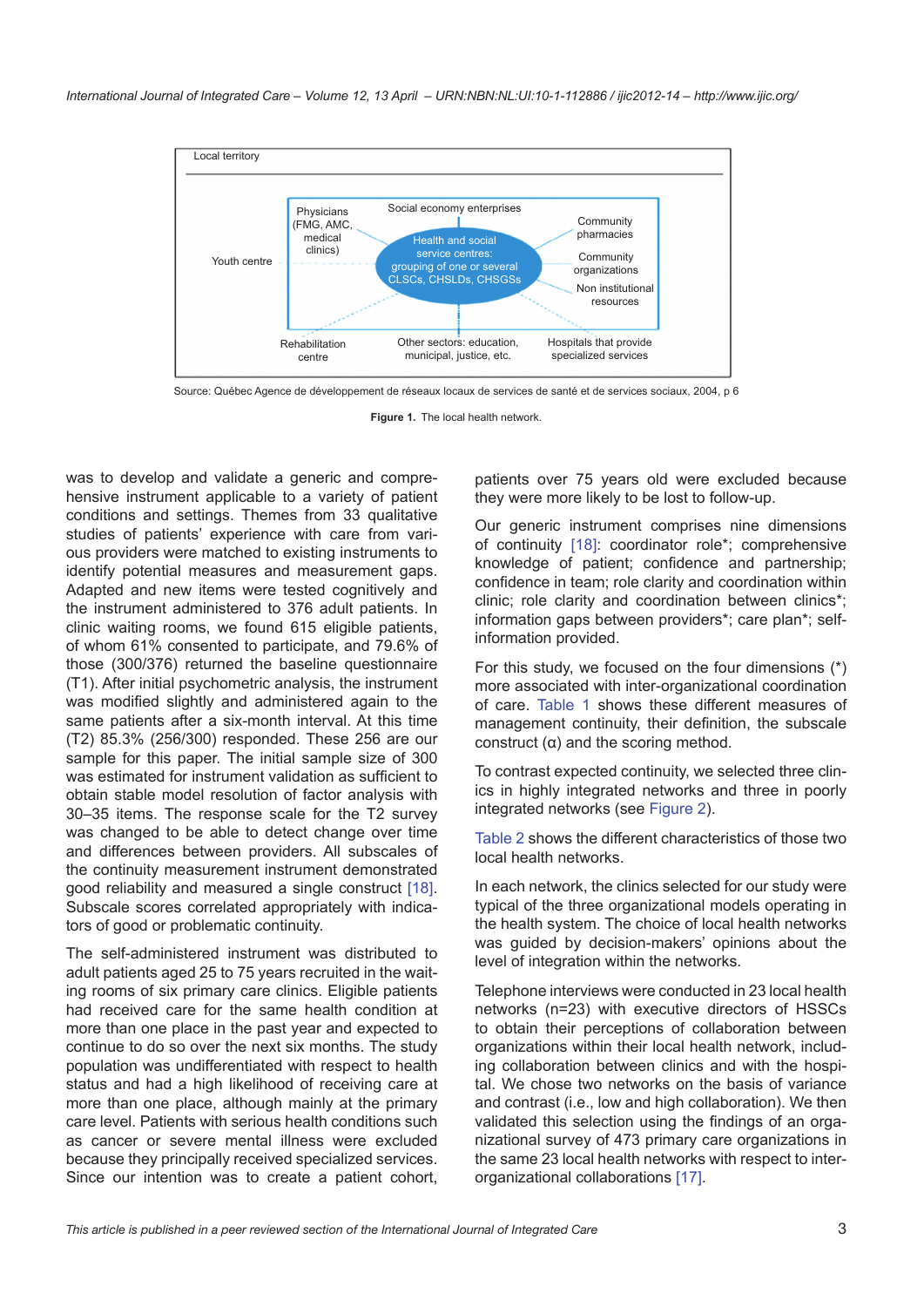<span id="page-3-0"></span>**Table 1.** Measures of management continuity

| <b>Definition</b>                                                                                                                                                                                                                                                                                                                                              | Scale $(\alpha)$                                                                                                                                 | <b>Scoring</b>                                                                                                                                                                                                           |                                                                  |  |  |
|----------------------------------------------------------------------------------------------------------------------------------------------------------------------------------------------------------------------------------------------------------------------------------------------------------------------------------------------------------------|--------------------------------------------------------------------------------------------------------------------------------------------------|--------------------------------------------------------------------------------------------------------------------------------------------------------------------------------------------------------------------------|------------------------------------------------------------------|--|--|
| <b>Management continuity dimensions</b>                                                                                                                                                                                                                                                                                                                        |                                                                                                                                                  |                                                                                                                                                                                                                          |                                                                  |  |  |
| Coordinator role (5 items)<br>The extent to which the main coordinator identified by the patient and who is in<br>contact with the patient assures all the links with the health system, knows all<br>the patient's healthcare needs, maintains regular contact with the patient and<br>other providers, and advocates for the patient to the other providers. | For each of 5 items,<br>5-point Likert scale from<br>'hardly at all' to 'a great<br>deal'.<br>$(\alpha: 0.87)$                                   | Weighted mean score<br>assigning higher weight to<br>more complex items and<br>sum; range from 1 to 5.<br>Higher score for extended<br>roles.                                                                            |                                                                  |  |  |
| Role clarity and coordination between clinics (3 items)<br>Reported coordination problems when the role of all providers is not clear and<br>all the organizations do not know who is doing what and when.                                                                                                                                                     | For each of the 3 items.<br>5-point Likert-scale from<br>'never' to 'almost always'.<br>Never/almost never=0<br>All others=1<br>$(\alpha: 0.82)$ | Sum of the items; range<br>from 0 to 3; higher score<br>for lower continuity.                                                                                                                                            |                                                                  |  |  |
| Information gaps between providers (6 items)<br>Reported experience of communication failure between providers where<br>needed information is not available or not used at the point of care<br>(informational discontinuity).                                                                                                                                 |                                                                                                                                                  | For each of the 6 items,<br>Sum of the items; range<br>3-point scale from 'never'<br>from 0 to 6; higher score<br>to 'sometimes' to 'often'.<br>for lower continuity.<br>$Never = 0$<br>All others=1<br>$(\alpha: 0.85)$ |                                                                  |  |  |
| Care plan (6 items)<br>Awareness of a care plan used by providers to organize the patient's care,<br>map the patient's care path and help in the health care trajectory.                                                                                                                                                                                       | $Yes=1$<br>$No = 0$<br>$(\alpha: 0.81)$                                                                                                          | Sum of the items; range<br>from 0 to 6; higher score<br>for higher recall of plan<br>elements.                                                                                                                           |                                                                  |  |  |
| <b>Experience of management continuity</b>                                                                                                                                                                                                                                                                                                                     |                                                                                                                                                  |                                                                                                                                                                                                                          |                                                                  |  |  |
| <b>Coordination of care</b><br>Patients perceive that their main coordinator plays<br>either an extended role or a limited role in the<br>coordination of their care.                                                                                                                                                                                          | <b>Best</b>                                                                                                                                      | Score 4 or higher on<br>questions on extent of<br>coordinator roles (Q1).                                                                                                                                                | Proportion of patients<br>who scored 4 or higher<br>(maximum 5). |  |  |
|                                                                                                                                                                                                                                                                                                                                                                | Worst                                                                                                                                            | Score 2 or lower on<br>questions on extent of<br>coordinator roles (Q1).                                                                                                                                                 | Proportion of patients who<br>scored 2 or lower.                 |  |  |
| Role clarity and coordination between providers<br>Patients report either having experienced no problem<br>or one or more problems of coordination of their care<br>among providers.                                                                                                                                                                           | <b>Best</b>                                                                                                                                      | Score 0 on questions on<br>coordination between<br>providers                                                                                                                                                             | Proportion of patients who<br>scored 0.                          |  |  |
|                                                                                                                                                                                                                                                                                                                                                                | Worst                                                                                                                                            | Score 1 or higher on<br>questions on coordination<br>between providers                                                                                                                                                   | Proportion of patients<br>who score 1 or higher<br>(maximum 3)   |  |  |
| Circulation of information between providers<br>Patients perceive that information flows freely or with<br>difficulty among providers.                                                                                                                                                                                                                         | <b>Best</b>                                                                                                                                      | Score 0 on questions on<br>coordination between<br>providers                                                                                                                                                             | Proportion of patients who<br>scored 0.                          |  |  |
|                                                                                                                                                                                                                                                                                                                                                                | Worst                                                                                                                                            | Score 4 or higher on<br>questions on information<br>gaps between providers.                                                                                                                                              | Proportion of patients<br>who scored 4 or higher<br>(maximum 6). |  |  |
| Awareness of care plan<br>Patients are either aware, or more unaware, of almost<br>all the components of their care plan, such as the<br>consequence of their conditions, the tests/medications<br>they are taking, and whom to contact if their health<br>condition gets worse.                                                                               | Best                                                                                                                                             | Score 5 or higher on<br>questions on experience<br>of care plan (Q2).                                                                                                                                                    | Proportion of patients<br>who scored 5 or higher<br>(maximum 6). |  |  |
|                                                                                                                                                                                                                                                                                                                                                                | Worst                                                                                                                                            | Score 2 or lower on<br>questions on experience<br>of care plan (Q2).                                                                                                                                                     | Proportion of patients who<br>scored 2 or lower.                 |  |  |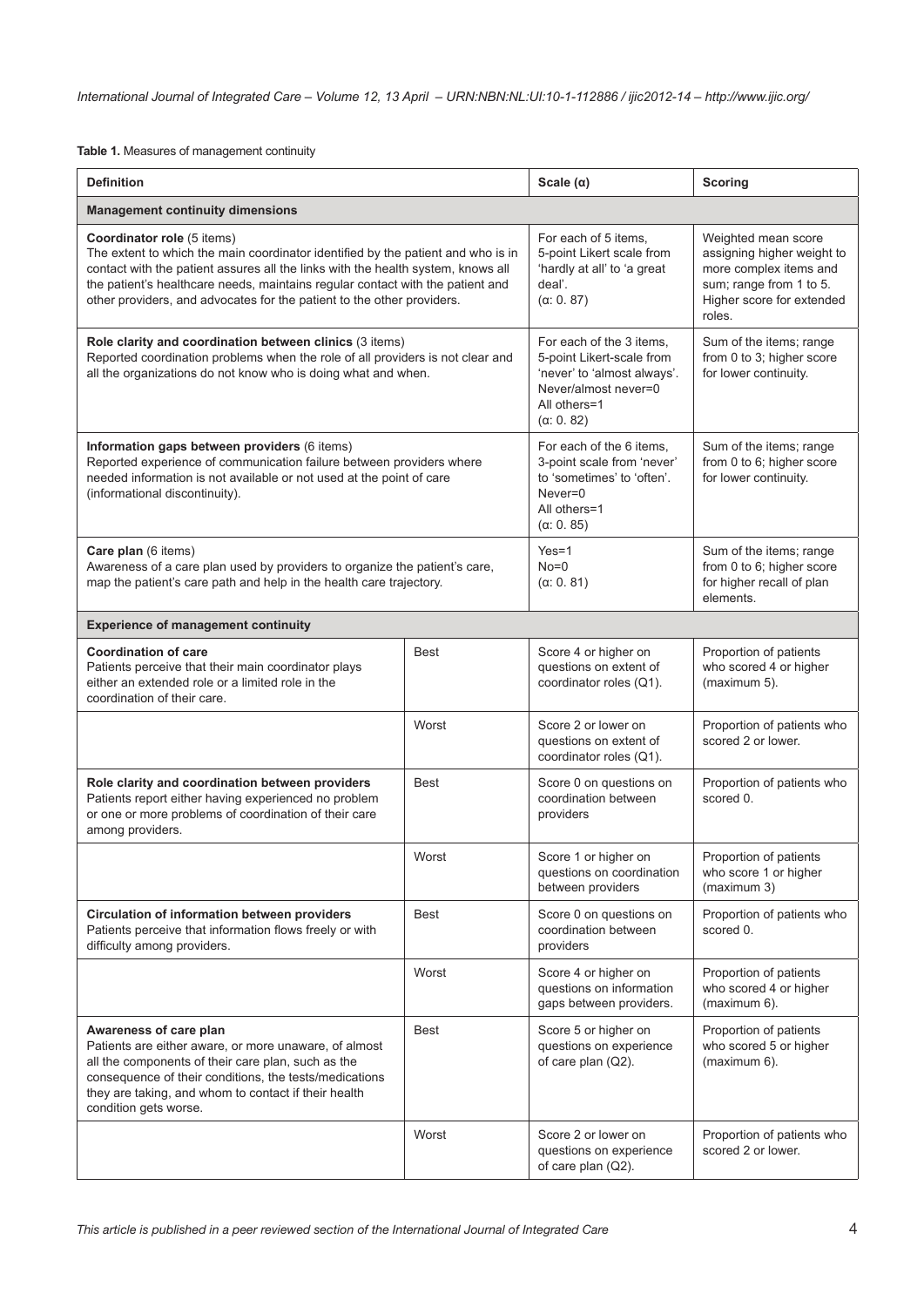Table 1. Continued

| <b>Definition</b>                                                                                                                                   | Scale $(\alpha)$                                                             | <b>Scoring</b>                                                                                                           |
|-----------------------------------------------------------------------------------------------------------------------------------------------------|------------------------------------------------------------------------------|--------------------------------------------------------------------------------------------------------------------------|
| Indicators of continuity problems                                                                                                                   |                                                                              |                                                                                                                          |
| <b>Health suffered</b><br>Patients report having experienced physical or emotional health problems<br>because their healthcare was poorly organized | $Yes=1$<br>$No=0$                                                            | Proportion of patients who<br>indicated their health had<br>suffered because their<br>healthcare was poorly<br>organized |
| Felt no one was in charge<br>Patients feel no one in the healthcare system is really in charge of their<br>healthcare.                              | 3-point scale (no/never,<br>yes, at times, yes, often).<br>$Yes=1$<br>$No=0$ | Proportion of patients who<br>indicated they felt no one<br>was in charge                                                |
| <b>Felt abandoned</b><br>Patients feel abandoned by the healthcare system or left too much to their own<br>resources.                               | $Yes=1$<br>$No=0$                                                            | Proportion of patients<br>who indicated they felt<br>abandoned                                                           |

Collaboration was characterized by measuring the formal and informal arrangements between primary healthcare organizations and other health organizations for different activities, as reported by the clinic directors. These arrangements were measured by calculating the percentage of primary healthcare organizations that identified at least one activity with other healthcare organizations within their local health network. As seen in [Table 2](#page-5-0), the proportion of clinics reporting collaboration between primary healthcare organizations in the highly integrated network was 80% compared with 16% in the poorly integrated network. Also, the proportion of clinics reporting collaboration with the hospital was 93% in the highly integrated network and 22% in the poorly integrated one. The response rate for that organizational survey was 80% (8/10 clinics) in the highly integrated network and 50% in the poorly integrated network (22/44 clinics) [[17\]](#page-8-0).

#### **Analysis**

We assessed the correlation between local health network integration and management continuity by using t-tests and  $\chi^2$ -testing. Patient characteristics were compared in order to identify potential confounders and interaction effects. All analyses were conducted using SAS 9.2 software.

| <b>Management continuity survey</b><br>2 local health networks |                      |  |  |
|----------------------------------------------------------------|----------------------|--|--|
| Highly<br>integrated                                           | Poorly<br>integrated |  |  |
| 3 clinics                                                      | 3 clinics            |  |  |
| 133 patients                                                   | 123 patients         |  |  |

<span id="page-4-0"></span>**Figure 2.** Data source.

#### **Results**

The characteristics of the two study populations are shown in [Table 3.](#page-5-1) The patients recruited in the two local health networks were similar. There was no significant difference in age, gender, education, and perception of overall health or financial status—variables known to influence patients' perception of the quality of care.

#### **Dimensions of management continuity**

The different dimensions of management continuity as perceived by patients in the two local health networks are described in [Table 4](#page-6-0). For each dimension, we summed the scores of all items and created a local health network mean. The scale and scoring sections in [Table 1](#page-3-0) present the details of the methodology used for each dimension. For coordinator role and care plan, a higher score indicates higher continuity, and for role clarity and coordination between clinics and information gaps between providers, a higher score indicates lower continuity.

As seen in [Table 4](#page-6-0), the coordinator role scored significantly higher in the highly integrated network. The role of the coordinator was more extensive and active in the highly integrated network than in the poorly integrated one. Thus, in the highly integrated network, more people reported having a 'healthcare manager' who is up-to-date about the care given by other providers and helps them navigate the continuum of care. While the proportion of patients *identifying* a coordinator was somewhat higher in the poorly integrated network (81%, n=100) than in the highly integrated network (74%, n=99), this difference was not significant (p=0.19). Also, patients reported more coordination problems among providers and more information gaps in the poorly integrated network. This suggests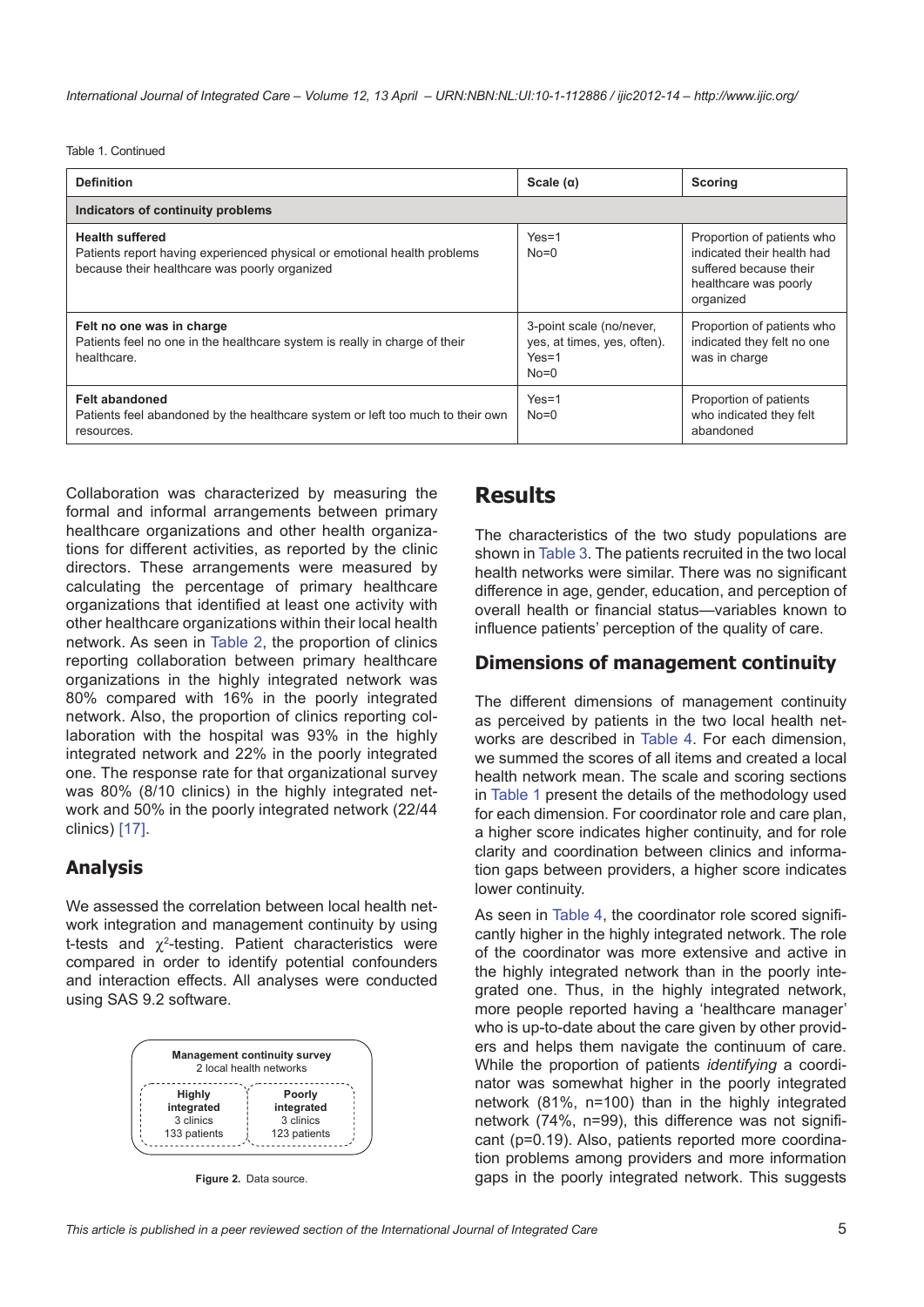<span id="page-5-0"></span>**Table 2.** Characteristics of the two local health networks under study

|                                                                                                       | <b>Highly integrated network</b> | Poorly integrated network |
|-------------------------------------------------------------------------------------------------------|----------------------------------|---------------------------|
| Geographic location                                                                                   | Rural                            | Urban                     |
| Population density                                                                                    | 51.000                           | 245,000                   |
| Number of medical clinics                                                                             | 10                               | 44                        |
| Proportion of clinics reporting collaboration with other clinics within their<br>local health network | 87.5% (7/8)                      | 22% (7/22)                |
| Proportion of clinics reporting collaboration with a hospital within their local<br>health network    | 100% (8/8)                       | 36.4% (8/22)              |

Source: administration data (2010) and an organizational survey conducted in 2010.

the role of the different providers is clearer, with better circulation of information, in the highly integrated network. Finally, for care plan, we found no significant difference between the two networks.

#### **Experience of management continuity**

Ideally, patients should experience excellent management continuity. The best experience of management continuity score indicates the percentage of patients who did not experience any problems of coordination or of information sharing between providers and who reported excellent coordination of care and experience of care plan. We constructed a score for management continuity in the local health networks. The scale and scoring sections in [Table 1](#page-3-0) specify the cut-off score for each dimension. For example, for high coordination of care we used the proportion of patients who scored 4 or 5 (the maximum). Thresholds for best and worst management continuity experience were based on cutoffs shown in logistic regression models to be sensitive to intermediate outcome variables, such as experience of feeling abandoned, sensing no one was in charge, wanting to change provider, and experience of medical errors. The scales were conceived as ordinal; we dichotomized them to highlight the contrast between the networks.

[Table 5](#page-6-1) shows the percentage of patients reporting best and worst experiences of management continuity in the two local networks. More patients in the highly integrated network report good management continuity, in all four dimensions, than those in the poorly integrated network.

#### **Indicators of continuity problems**

The continuity measurement instrument also sought to document continuity problems. [Table 6](#page-7-0) shows the proportion of patients reporting continuity problems. As seen in the table, two indicators were significantly lower in the highly integrated network than in the poorly integrated network; 1) patients feeling no one in the healthcare clinic was really in charge of their care, and 2) patients feeling abandoned by the healthcare clinic.

### **Discussion**

Numerous advantages have been attributed to the creation of integrated health networks. These include stronger financial performance and greater efficiency, improved quality of care and accountability, improved strategic adaptation to changing conditions, enhanced coordination of care, and improved management of

| <b>Characteristics</b>                                                                           | <b>Highly integrated</b><br>network (n=133) | Poorly integrated<br>network (n=123) | p-Value  |
|--------------------------------------------------------------------------------------------------|---------------------------------------------|--------------------------------------|----------|
| Age (mean) years                                                                                 | 51                                          | 54                                   | $p=0.26$ |
| Gender: Percent female                                                                           | 70%                                         | 72%                                  | $p=0.69$ |
| Education: Percent with high school completed or higher                                          | 77%                                         | 83%                                  | $p=0.23$ |
| Health perception: Percent who perceive good health or better                                    | 72%                                         | 71%                                  | $p=0.87$ |
| Financial perception: Percent who perceive their financial situation as comfortable<br>or better | 84%                                         | 87%                                  | $p=0.54$ |

<span id="page-5-1"></span>**Table 3.** Patient characteristics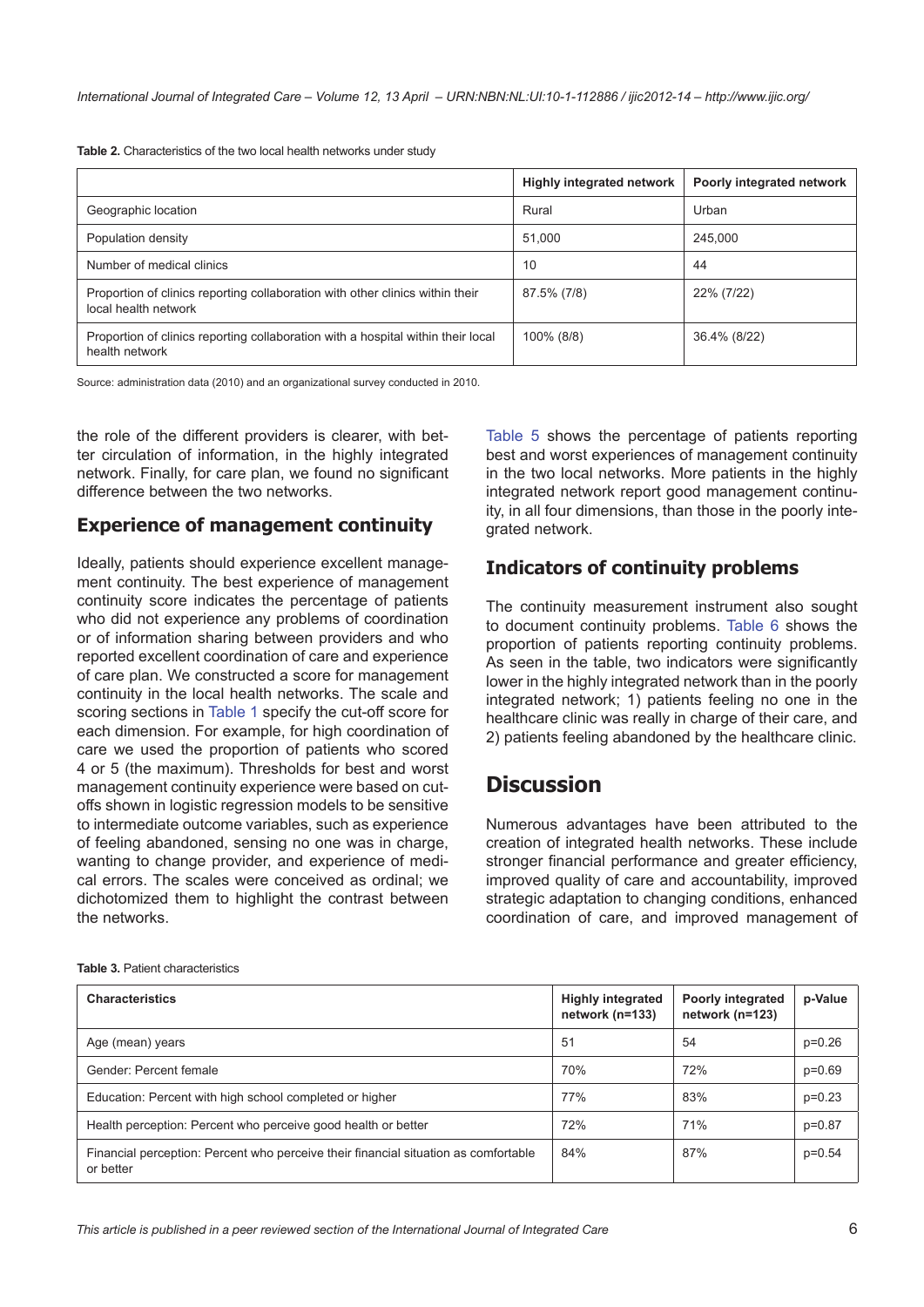| Dimensions of management continuity           | Highly integrated network n=133 | Poorly integrated network n=123 | p-Value   |
|-----------------------------------------------|---------------------------------|---------------------------------|-----------|
| Coordinator role                              | $3.78$ (n=94)                   | $3.5$ (n=94)                    | $p=0.04*$ |
| Role clarity and coordination between clinics | 0.36                            | 0.54                            | $p=0.12$  |
| Information gaps between providers            | 1.63                            | 2.16                            | $p=0.03*$ |
| Care plan                                     | 4.03                            | 4.00                            | $p=0.89$  |

<span id="page-6-0"></span>Table 4. Comparison of highly integrated and poorly integrated networks on dimensions of management continuity

information and clinical standards [[19–21](#page-8-0)]. Besides these effects, our results demonstrated an association between well-integrated health networks and a positive experience of management continuity perceived by patients when encountering multiple care providers in various settings. In our study, eligible patients had received care for the same condition at more than one place in the past year and expected to continue over the next six months, so we could expect management continuity to be an important aspect of their care. We selected patients most likely to need management continuity by virtue of encountering providers in various locations; some patients need more support for coordination than others. Patients most in need of management continuity are likely to be those who, for social or illness reasons, are unable to be their own advocates and who are at risk of experiencing poor quality of care or outcomes as a result of gaps in care.

The results suggest that patients indeed notice the mechanisms of clinical collaboration set up between organizations in local health networks. Two dimensions of management continuity are significantly associated. One is the extent of the coordination role among those with an identified coordinator. We might argue that in a primary healthcare clinic within a well-integrated network, it is easier for the provider to play an active role as healthcare manager for patients, such as helping them get appropriate healthcare from other providers, communicating with other providers as needed, and keeping in touch with patients even when they are receiving healthcare elsewhere. Clinical mechanisms may exist, such as care planning and shared guidelines, to help the provider play an active role in coordinating healthcare. We also found a significant difference in the reporting of information gaps between the health networks, with communication flowing more easily between providers in the highly integrated network. Some communication mechanisms appeared to be more formalized among the members of this network, such as referral of patients to general practitioners, specialists or other professionals and follow-up of the health services they received. Breakdowns in communication mechanisms can affect patients' confidence in their provider. We found that information gaps and poor coordination significantly predicted whether patients experienced feeling abandoned or that no one was in charge, or would want to change provider. We also found that these factors were related to more serious consequences, namely reports of medical errors and inappropriate use of the emergency room [[18](#page-8-0)].

<span id="page-6-1"></span>

|  |  | <b>Table 5.</b> Proportion of patients experiencing the best and worst management continuity by type of network |  |
|--|--|-----------------------------------------------------------------------------------------------------------------|--|
|  |  |                                                                                                                 |  |

|                            | <b>Best experience</b>              |                                     | <b>Worst experience</b>             |                                     |         |
|----------------------------|-------------------------------------|-------------------------------------|-------------------------------------|-------------------------------------|---------|
| <b>Dimensions</b>          | <b>Highly integrated</b><br>network | <b>Poorly integrated</b><br>network | <b>Highly integrated</b><br>network | <b>Poorly integrated</b><br>network | p-Value |
| Coordinator role           | 33.08%                              | 26.83%                              | 32.33%                              | 26.83%                              | 0.1591  |
|                            | $(n=44)$                            | $(n=33)$                            | $(n=43)$                            | $(n=33)$                            |         |
| Inter-clinic coordination  | 83.46%                              | 69.92%                              | 16.54%                              | 30.08%                              | 0.0102  |
|                            | $(n=111)$                           | $(n=86)$                            | $(n=22)$                            | $(n=37)$                            |         |
| Circulation of information | 59.40%                              | 42.48%                              | 20.30%                              | 26.83%                              | 0.0218  |
| between providers          | $(n=79)$                            | $(n=52)$                            | $(n=27)$                            | $(n=33)$                            |         |
| Care plan                  | 45.86%                              | 43.09%                              | 25.56%                              | 27.64%                              | 0.8935  |
|                            | $(n=61)$                            | $(n=53)$                            | $(n=34)$                            | $(n=34)$                            |         |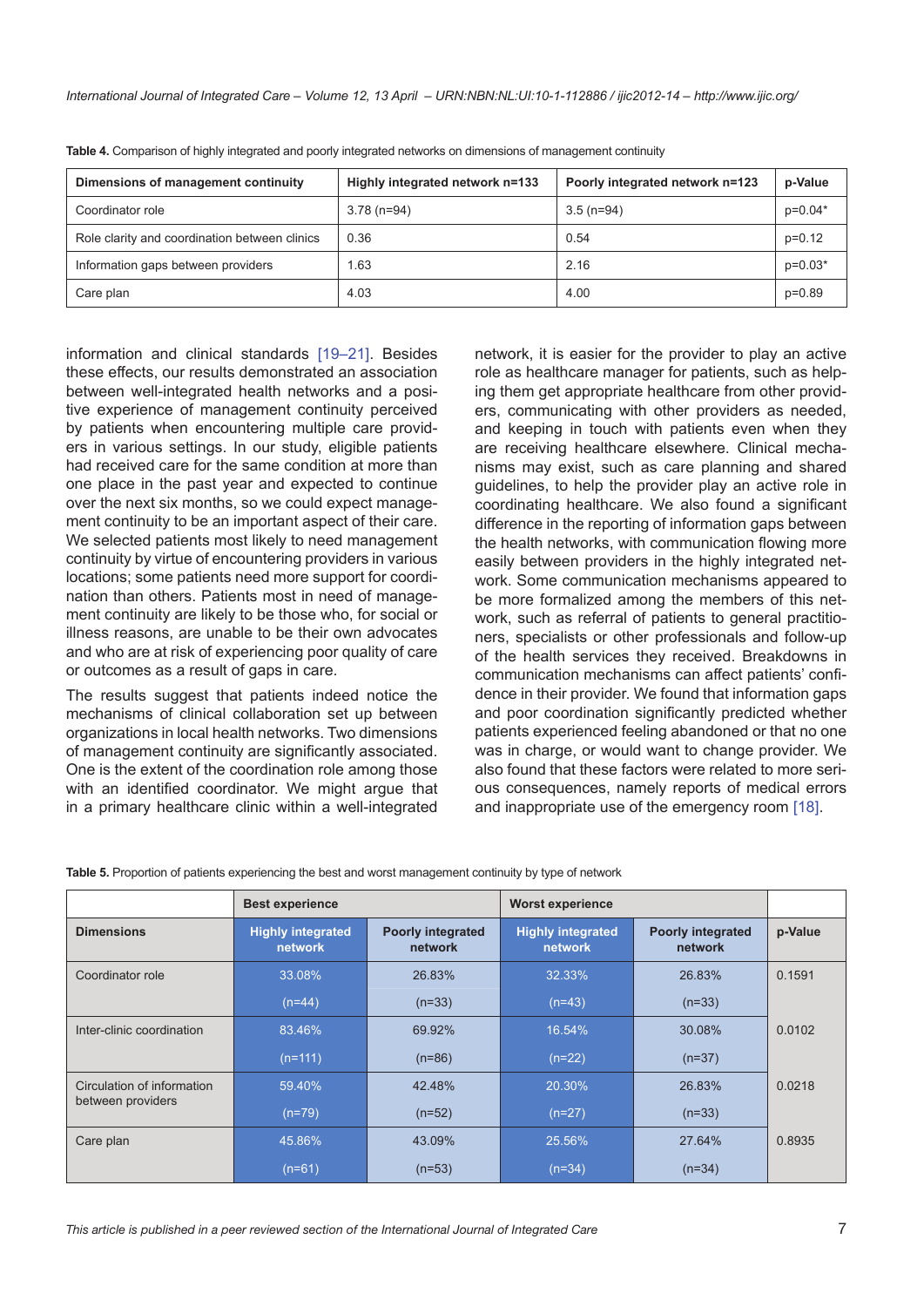| <b>Continuity problems</b> | Highly integrated network (n=133) | Poorly integrated network (n=123) | p-Value   |
|----------------------------|-----------------------------------|-----------------------------------|-----------|
| Health suffered            | 19%                               | 18%                               | $p=0.85$  |
| No one in charge           | 19%                               | 38%                               | p=0.0009* |
| Felt abandoned             | 24%                               | 36%                               | $p=0.04*$ |

<span id="page-7-0"></span>**Table 6.** Proportion of patients experiencing continuity problems by type of network

When we compared patients who reported the best experience of management continuity for all aspects of management continuity, the differences favoured the highly integrated network. This suggests that using stringent evaluation criteria makes the instrument more sensitive to variations. Also, our results clearly demonstrated that more highly integrated healthcare networks were associated with a reduction in continuity problems. Patients in a network with formal arrangements between members seem less likely to feel abandoned by the healthcare system or that no one is in charge of their healthcare.

Several limitations should be noted. First, our results are derived from a study that was not designed to address this research question. Therefore, some information that would have been interesting was not available. For example, to obtain greater clarity on the roles of all providers, it would have been helpful to have more details about the dimension of coordination problems between providers. However, this may be difficult for patients to evaluate, since much care coordination occurs outside their purview and cannot be measured by them. In general, this limitation would tend to underestimate the extent to which network coordination problems were detected; we would expect a more accurate measure to show greater differences between the two networks. Second, our research was set in a specific organizational context, since the creation of local health networks was quite recent. Also the two networks were of different sizes and settings, one urban and the other rural. It may be easier for patients to have a positive experience of management continuity in a smaller network because fewer professionals and organizations have to be coordinated. Finally, the patients participating in the validation of the continuity measurement instrument were clustered in six medical clinics. We did not assess any association with organizational level, and this could have influenced our results. In a 2005 survey of primary care organizations [\[17\]](#page-8-0), one of the three clinics in the poorly integrated network of our study scored much higher on collaboration compared with that network's mean. Thus, if we had excluded this clinic, the observed difference between the two networks in our study would have appeared greater. More work is needed to better understand the influence of organizational characteristics at the clinic level on patients' experience of coordination.

Our study assessed the association between integrated health networks and management continuity as perceived by patients. Previous studies analyzed continuity in specific care contexts such as chronic pain management [\[12\]](#page-8-0), diabetes [[14\]](#page-8-0) and dementia [[22](#page-8-0)]. To our knowledge, little research has been done to date on continuity in the wider primary healthcare context, which by definition includes community-based ambulatory services undifferentiated by health condition or patient profile. Also, instruments on continuity usually focus on relationships between patients and providers.

# **Conclusion**

Patients are increasingly likely to receive care from multiple providers in a variety of settings. Our results suggest that patients notice some aspects of coordination of care between professionals and organizations and that these may be valid indicators to assess coordination of care. The patients' perspective has great potential in studying the impact of health policy. The originality of our research lies in the use of a new continuity measure that represents an important addition to toolkits that assess coordination of care from the patients' perspective, offering both researchers and policy-makers a tool to evaluate and monitor the impact of healthcare reforms on patients' experience of care.

### **Reviewers**

**Reynaldo Holder**, MD, Regional Advisor—Hospitals and Integrated Health Care Delivery Systems, Area of Health Systems based on Primary Health Care, PAHO/ WHO, Washington DC, USA

**Henk Schers Nijmegen**, Department of Primary and Community Care, Radboud University Nijmegen Medical Centre, PO Box 9101, 6500 HB Nijmegen, The **Netherlands** 

1 anonymous reviewer